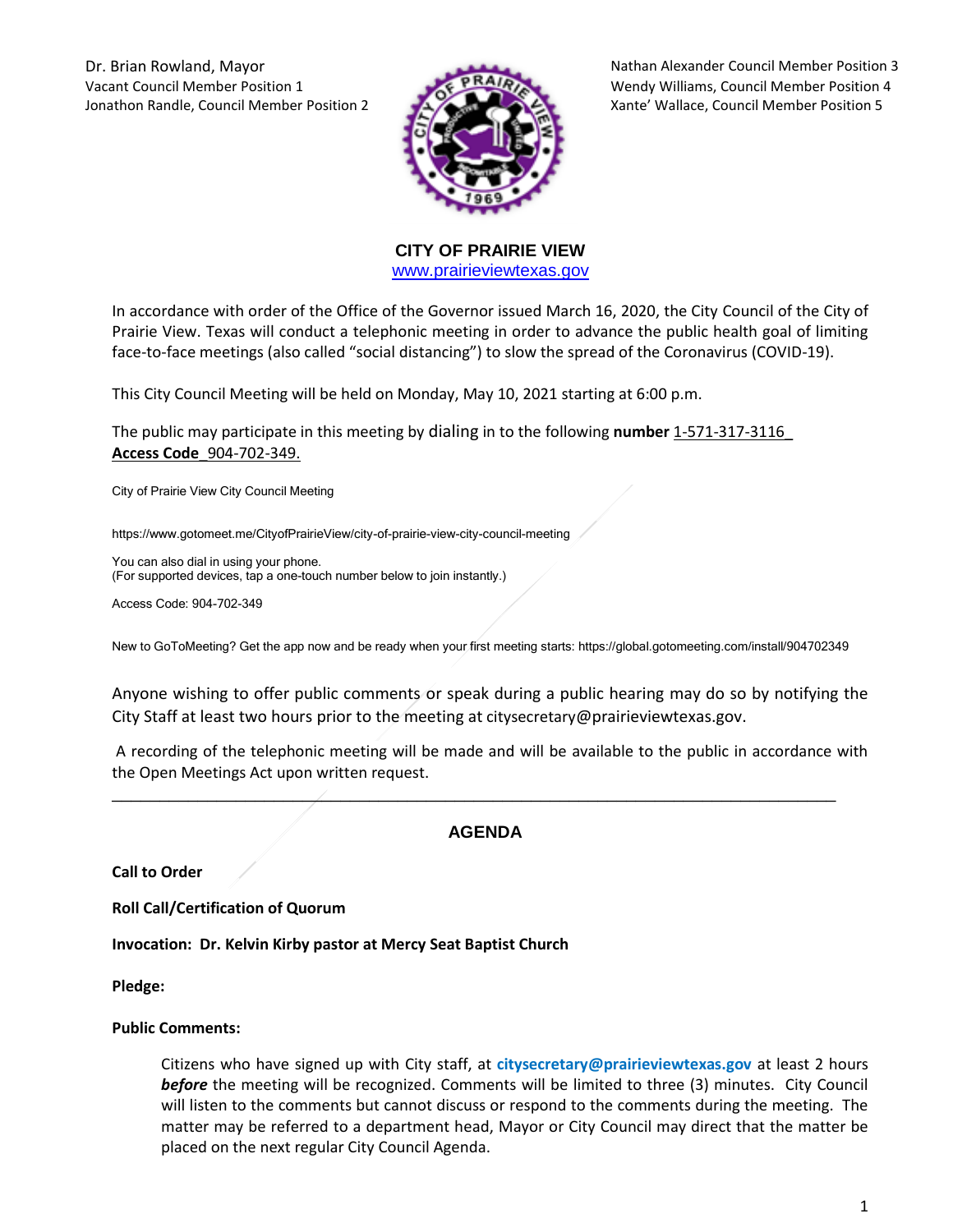## **Minutes**

- **1.** Discuss and take action on the approval of City Council Meeting Minutes dated April 26, 2021.
- **2.** Discuss and take action on the approval of City Council Special Meeting Minutes dated April 30, 2021.

# **Items of Community Interest**

- **•** Emergency Management Team opening
- Board of Adjustment & Appeals opening
- Planning & Zoning Commission opening
- Economic 4B Applications opening
- Community Engagement Board opening
- (Swearing or Oath of Office) of Dr. Kevin Leverenz as Interim Chief, City of Prairie View
- Moment of Silence for National Day of Prayer
- Celebration of Teacher Appreciation
- Vaccine Townhall May 4, 2021 on Zoom HBCU-CARD PVAMU Health Services

## **Presentations and Report**

## **City Council Reports**

Pursuant to Texas Government Code § 551.0415, City Council Members, without having provided notice, may make reports about items of community interest if no action is taken and possible action is not discussed regarding the information provided in the report. "Items of community interest" includes: (1) expressions of thanks, congratulations, or condolence; (2) information regarding holiday schedules;  $(3)$  an honorary or salutary recognition of a public official, public employee, or other citizen, except that a discussion regarding a change in the status of a person's public office or public employment is not an honorary or salutary recognition for purposes of this subdivision; (4) a reminder about an upcoming event organized or sponsored by the governing body; (5) information regarding a social, ceremonial, or community event organized or sponsored by an entity other than the governing body that was attended or is scheduled to be attended by a member of the governing body or an official or employee of the political subdivision; and (6) announcements involving an imminent threat to the public health and safety of people in the political subdivision that has arisen after the posting of the agenda.

## **Mayor's Report**

## **"We Are One PV"**

- **Congratulations to the Citizens of Prairie View for supporting our \$8,000,000 Bond propositions that all passed**
- **PV Rosewood Sanitary Sewer Project Pre-construction Meeting \$742,016**
- **American Rescue Plan City of Prairie View \$1,500,000**
- **Economic Development Administration (EDA) Grant 1,046,000 Update**
- **City Hall Renovation update**
- **DR-4586 FEMA Public Assistance**
- **2021 Downtown Revitalization Fund \$350,000**
- **2021 TxCDBG Rural Economic Development Program \$350,000**
- **World Conference of Black Mayors**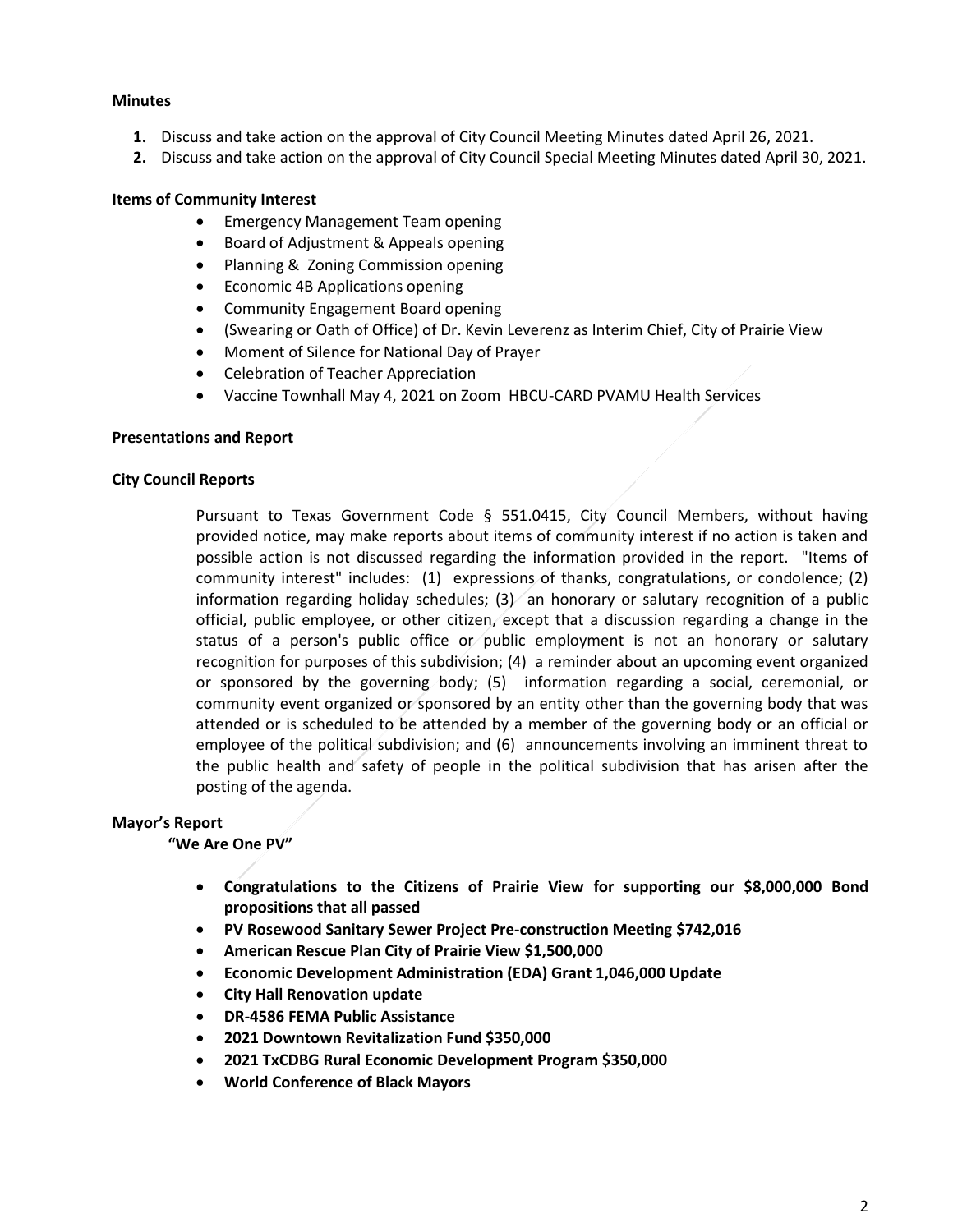## **Department Reports**

- **3.** Monthly Engineering report from (Trilogy)
- **4.** Monthly Public Works report from (USW)
- **5.** Monthly Police Report
- **6.** Monthly Financial Report (JJ Johnson)

## **Public Hearings**

## **Ordinances**

- **7.** Discuss, consider, and take action on Ordinance No. 2021-0510-001 amending the City's Code of Ordinances, Chapter 3. Building Regulations, and adding a new Article, 3.1000 Contractor Registration and Fees.
- **8.** Discuss, and consider and take action on Ordinance No. 2021-0510-002 modification to Disaster Declaration.

# **Resolutions**

**9.** Discuss, consider and take action on Resolution authorizing Terralyn May, in her official capacity as City Secretary as signatory on City Bank accounts with Prosperity Bank.

## **Other Action**

- **10.** Discuss, consider, and take action on Draft Report and Chronology of Events on money spent by Mayor Allen for Villa Capri Subdivision conducted by Trilogy Engineering & USW.
- **11.** Discussion on Process for City Incented Zoning change for City of Prairie View.
- **12.** Discuss, consider and take action on Interlocal Agreement with Waller County
- **13.** Discuss, consider and take action authorizing Terralyn May, in her official capacity as City secretary to execute contractual documents associated with City project Grants.
- **14.** Discuss, consider and take action to approve the Mayor, City Secretary and Treasurer as the authorized signatories for contractual and financial documents for The Texas General Land Office- Community Development & Revitalization

## **Executive Session**

City Council will convene into Executive Session pursuant to Texas Government Code Section 551.071 (to seek legal advice from City Attorney) in relation to pending Zoning cases

## **Action Arising out of Executive Session**

## **New Business (Future Agenda Items)**

**15.** Requests by Mayor and Councilmembers that items are placed on a future City Council agenda.

## **Adjournment**